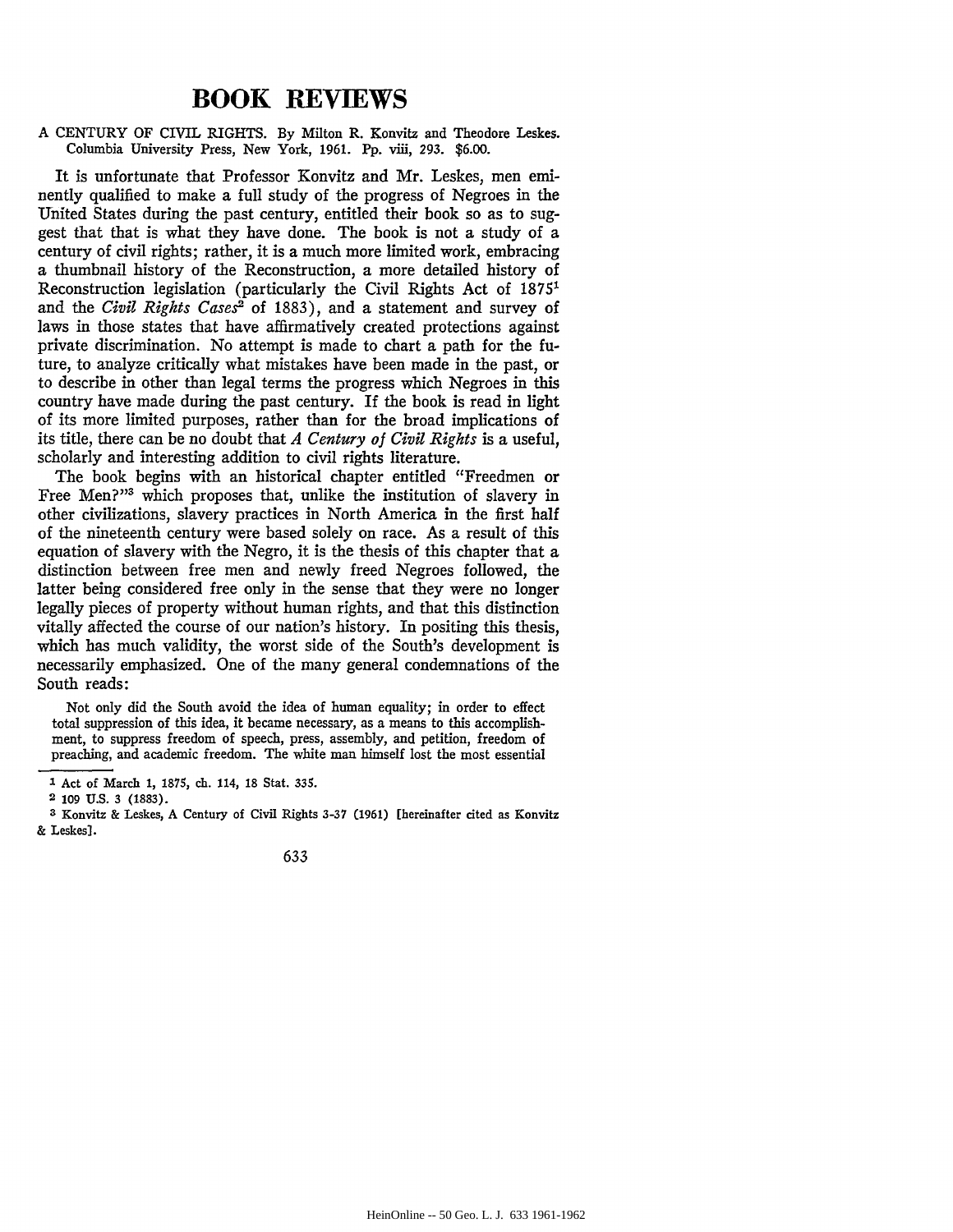liberties in the process of denying all liberties to the Negro. There were no operative bills of rights in the South for the masters or, of course, for the slaves, and even the idea of justice was greatly weakened by reversion to self-help and lynch law.

In the South, then, beginning with the 1830s, slavery was not challenged by the great idea of human dignity or "the idea of the essential rights of human beings, arising from their sheer humanity." In this respect the South excluded itself from the mainstream of Western intellectual and spiritual history.4

Elsewhere the assertion is made that southerners in general held a firm conviction that the Negro belonged to another and inferior species; that the Negro was "subhuman not because he was a slave; he was a slave because he was subhuman,"<sup>5</sup> citing Lloyd's study of American slavery between 1831 and 1860.<sup>6</sup> Professor Konvitz, in a sweeping generalization, refers to this as not only "'the central theme of Southern history,'" but as an unqualified explanation of the Civil War, the Black Codes, Jim Crow laws, the South's opposition to Reconstruction and its political solidarity since then, and "Southern resentment at 'interference' in their affairs from the 'outside.' **7,**

It is unnecessary to dispute the thrust of this historical sketch to note its oversimplification of many currents of history and its failure to take into account racial problems and causes of discrimination which exist outside the South and are reflected in the minds of many white people who have not been exposed to the theories or prejudices of the slave system. Yet Professor Konvitz treats this slave system as the sole cause of the vast injustices which the Negro has endured and continues to endure throughout the United States. The authors are not professional historians but legal specialists, and this part of their book is a synopsis and synthesis of the work of others, rather than the product of original research or historical and psychological analysis. It would have been more effective if carefully qualified and set forth with more restraint.8

The next portion of the book deals with federal civil rights legislation. One chapter treats the Civil War amendments and Reconstruction legislation, two are devoted to the Civil Rights Act of 1875 and the *Civil*

**s** The same can be said of parts of the concluding chapter. The South and southerners are making much progress in the fair treatment of Negroes, and despite the greater political power of the Negro in the North, great injustices and inequality of opportunity exist throughout northern cities and states. While the conclusion gives a nod to this, id. at 270, the thrust is to blame all Negro problems on the South.

**<sup>4</sup>** Id. at **7.**

**<sup>5</sup>**Id. at **11.**

**<sup>6</sup>** Lloyd, The Slavery Controversy, 1831-1860 (1939).

**<sup>7</sup>** Konvitz & Leskes 11.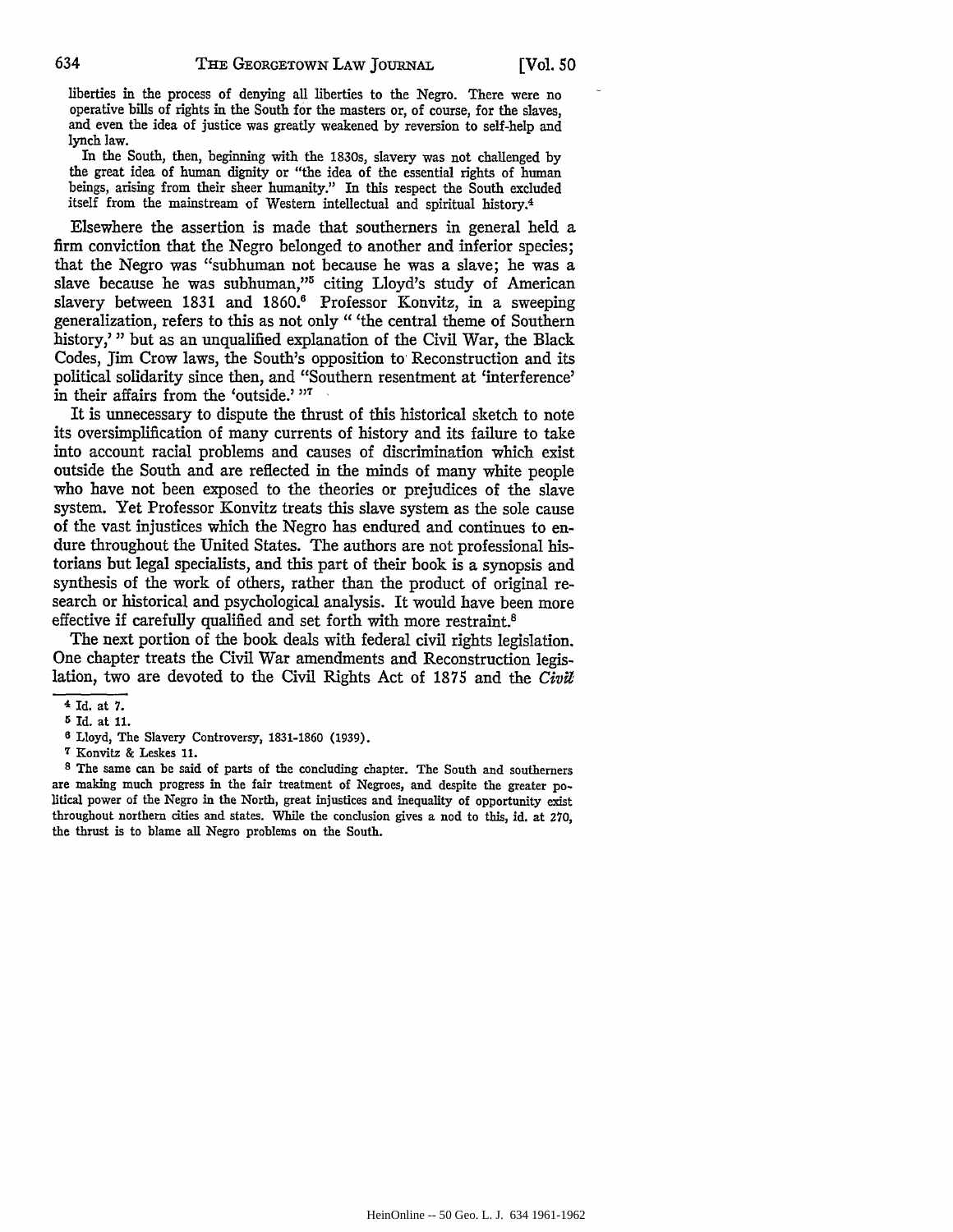*Rights Cases* of 1883, and the last of the four chapters in the section sketches the birth and death of the separate-but-equal doctrine and, very briefly, the beginnings of the sit-in movement in the South.

The chapters dealing with the 1875 statute contain much detailed legal analysis, particularly in the discussion of the majority and dissenting opinions in the *Civil Rights Cases.* The legislative history of the Civil Rights Act of 1875 is interesting and detailed, and in the chapter<sup>9</sup> setting it forth, Professor Konvitz makes particularly useful reference to some of the statements made on the floor of Congress during the debates on the act. They might be made in a similar debate today without any appearance of anachronism. Then, as now, the argument was that the passage of time, without moral or economic pressures from the outside, would do away with the roots and causes of discrimination and lead to equality of opportunity for all citizens regardless of race.

The emphasis on the 1875 statute and the *Civil Rights Cases* derives from the central concern of the book with equality in the enjoyment of accommodations in places of public resort, which Professor Konvitz refers to as "basic human rights."<sup>10</sup> Accordingly, the book's major contribution in the federal field is the analysis of the legal aspects of the sit-in demonstrations.<sup>11</sup> Quoted is a statement made in the spring of 1960 by Governor Leroy Collins of Florida that while it is unfair and morally wrong for a department store which invites trade from all persons to refuse service to Negroes in one part of its store, the department store had a legal right to do this.<sup>12</sup> The thesis of the book is that, on this legal question, Governor Collins was wrong.

The first of the sit-in cases has recently been decided by the Supreme Court.13 These cases, which came up from Baton Rouge, Louisiana, all involved the kind of accommodation to which Governor Collins referred -public places where the patronage of Negroes as well as whites was solicited in the first instance. They also involved, according to positions taken by counsel for the petitioners and by the United States as amicus curiae, voluntary enforcement by the police of the City of Baton Rouge of a policy of segregation which existed as a public and official matter, wholly apart from the personal wishes of the owners of the places involved. On this view of the cases, the Department of Justice supported

**<sup>9</sup> Id. at 90-101.**

**<sup>10</sup> Id.** at **93.**

**<sup>11</sup>Id. at 135-52.**

<sup>12</sup> **Id. at 138.**

**<sup>33</sup> Garner v.** Louisiana, **368 U.S. 157 (1961).**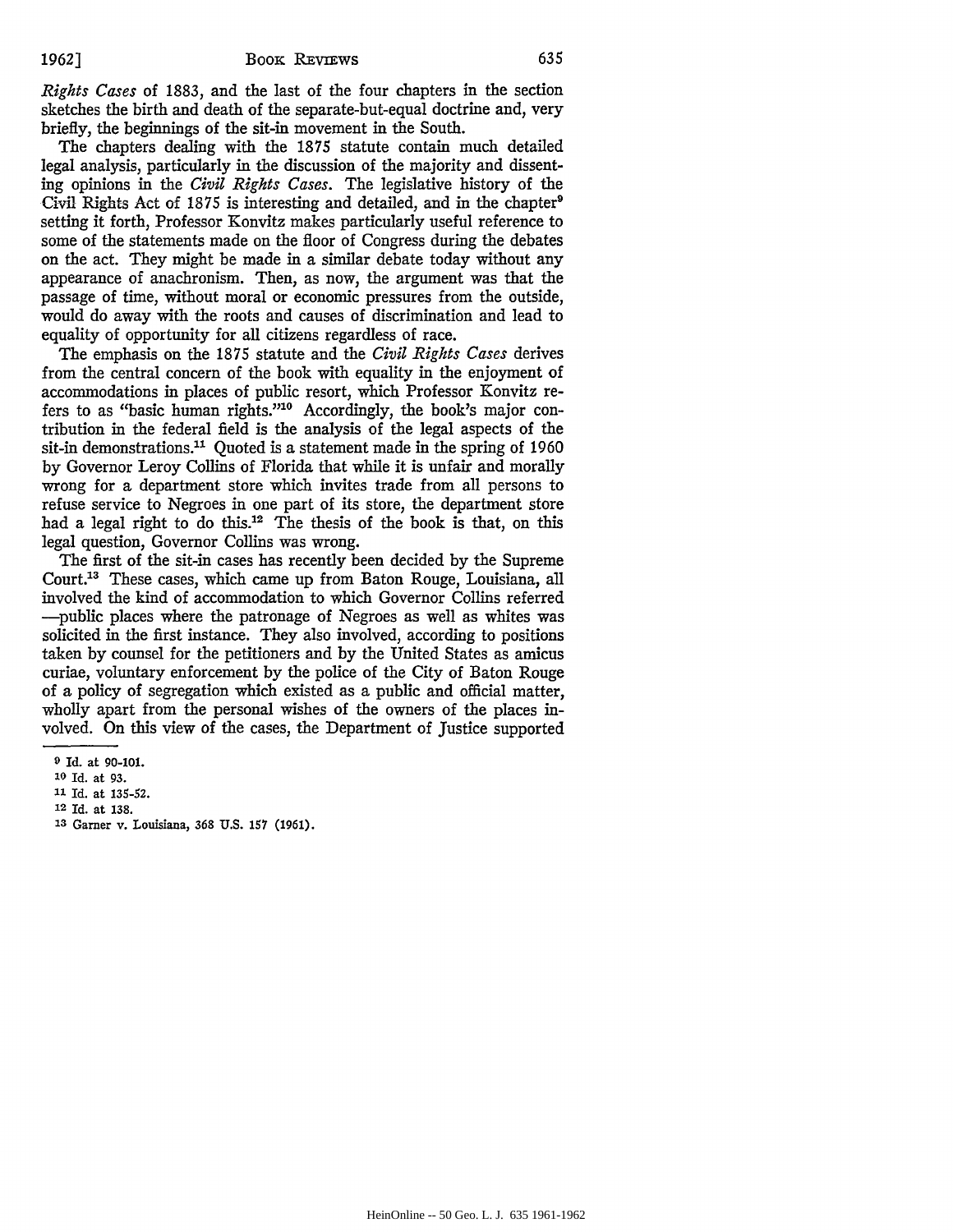the position advanced by the petitioners that the convictions on breach of peace charges were unconstitutional.<sup>14</sup>

The Court in fact decided the cases on an even narrower ground, also advanced by the Government, that there was no evidence in the records to support convictions of the defendants for disturbing the peace.<sup>15</sup> The Court, Justices Douglas and Harlan concurring on broader, separate grounds, deliberately and obviously refrained from expressing any view on the basic issue of the right of a restaurant owner to invoke the processes of the law to remove Negroes from his premises because of their race.

Since other cases involving these questions are before the Court, and since I appeared on the brief filed by the United States in the first cases, it would be inappropriate to discuss in any detail the legal analysis made by Professor Konvitz on the sit-in question. In brief, however, he contends that state action is involved whenever there is an arrest, that the arrest constitutes governmental aid to private racial discrimination, and that such governmental aid is a violation of the fourteenth amendment under the decision of the Supreme Court in *Shelley v. Kraemer*.<sup>16</sup> In addition, occasional emphasis is put on an assumed state or municipal policy of racial discrimination which is being implemented by individual proprietors.<sup>17</sup> It is not clear to me what view would be taken if, for example, a private restaurant owner in the State of Oregon were to refuse service to Negroes as a matter of private prejudice and to invoke the aid of the police to have removed from the restaurant any Negro who refused to leave voluntarily. The case would differ from those where the proprietor seeks the trade of all persons in at least two ways: first, the restaurant would not be a public place inviting the patronage of Negroes generally, as is true of a department store, a drug store or a bus station; and second, no assumption could be made concerning a state or municipal custom of racial discrimination. It seems that Professor Konvitz would not distinguish at all between a lunchroom in a department store and a hot dog stand open to the public generally, except Negroes,<sup>18</sup> but I cannot tell how he feels, as a legal matter, about the question posed above.

**<sup>17</sup>**"The proprietor does not practice segregation as an isolated private person. He acts in response to and in accordance with the policy of the state or municipality, just as **if** he were enforcing a state or local law." Id. at 142.

**<sup>18</sup>**Id. at 139.

**<sup>14</sup>** Id. at 162-63.

**<sup>15</sup>** Id. at 163-64.

**<sup>16</sup>** Konvitz & Leskes 142, 144-45, 147-52.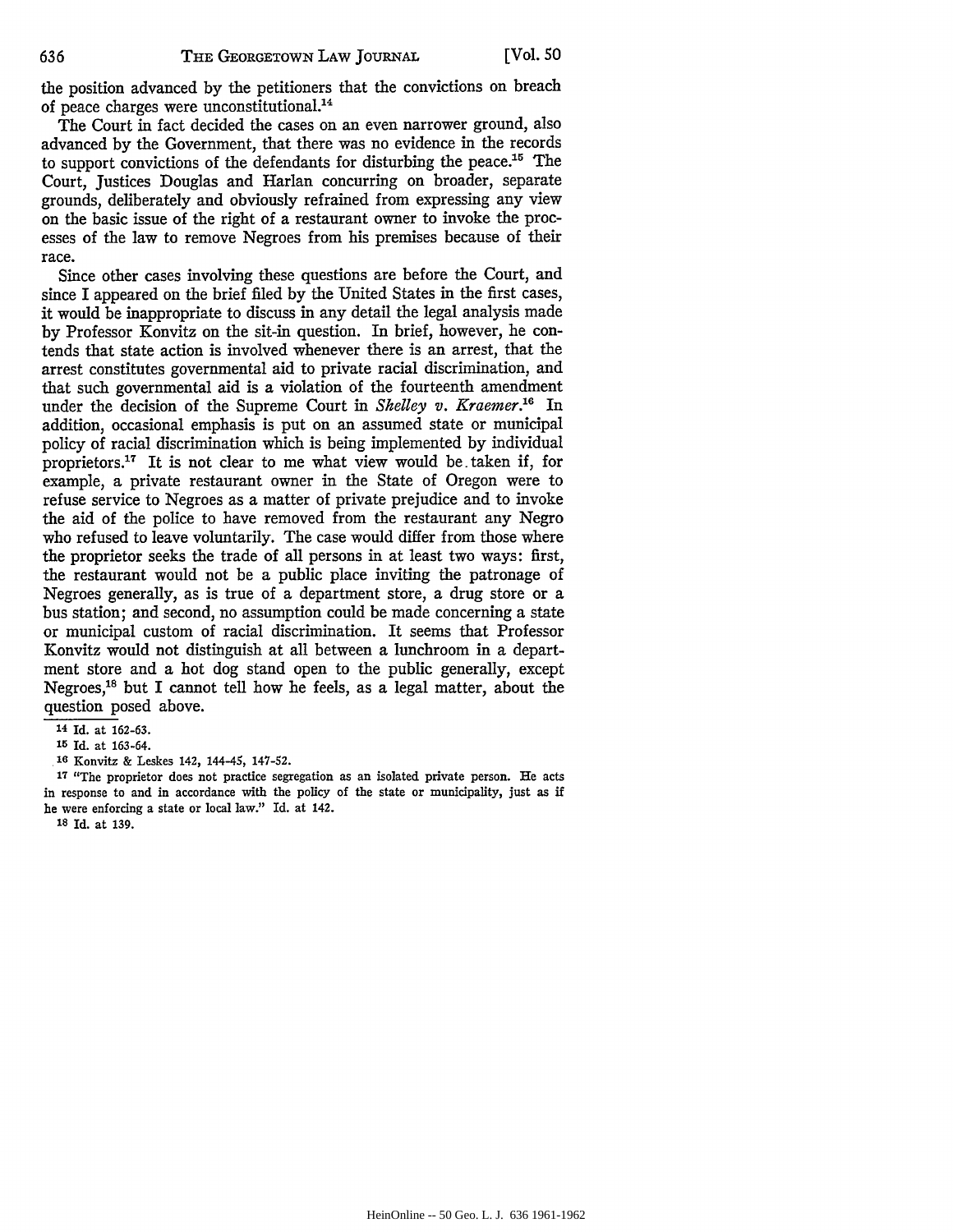Apart from the legal analysis, I think that it is appropriate and proper for me to mention two aspects of this problem not fully explored in the book. One is the significant progress which has been made in many cities, not through court action, but through private and public acceptance of the opening of public accommodations to Negroes. The book makes passing reference to these events<sup>19</sup> but that is all. To me they are one of the most heartening of many recent advances in the area of civil rights, and on the whole I think it well that they were taken as a matter of economic pressure and of acceptance of racial advancement and morality, as has been true, for example, in Atlanta<sup>20</sup> and Dallas<sup>21</sup> last year, rather than under the pressure of law.

The other point to which I think more consideration should have been given is the problem of self-help. The legal analysis in the book suggests three courses for the owner of a restaurant: to close the lunch counter, to remove the seats and serve customers standing, or to call the police and have the demonstrators removed. $22$  It is only in the last case that the question of state action arises and the constitutional doctrines on which Professor Konvitz relies come into play. He does not say what the legal consequences would be if the proprietor tried to force sit-in demonstrators to leave the establishment without calling in the police, although this is a problem inherent in the situation. I do not suggest that it is an insurmountable one, but I should have liked to see full discussion of it.

It is again a mark of the difference between the scope of the book itself and the scope of its title that the discussion of federal law and federal legislation makes only a cursory analysis of the federal Civil Rights Acts of 1957<sup>23</sup> and 1960.<sup>24</sup> The text of the statutes is summarized and some of their political history given,<sup>25</sup> but their significance is minimized, and no thorough consideration is given to their potential. It is my own belief that the remedies of these statutes can be made much more effective through imaginative litigation and plain sweat than was believed possible by most people at the time of their passage. While our experience under the statutes is still limited, $26$  effective relief has been

**<sup>19</sup> Id.** at **136.**

**<sup>20</sup>** N.Y. Times, Sept. **29,** 1961, p. 1, col. **S.**

**<sup>21</sup>** Id., July 28, **1961, p. 1,** col. 4.

**<sup>22</sup>** Konvitz **&** Leskes 145.

**<sup>23</sup>**Act of Sept. 9, **1957, 71** Stat. 634 (codified in scattered sections of **5,** 28, 42 U.S.C.). 24 Act of May 6, 1960, 74 Stat. 86 (codified in scattered sections of 18, 20, 42 U.S.C.).

**<sup>25</sup>** Konvitz & Leskes **72-89.**

**<sup>26</sup>** Sixteen cases charging discrimination in the registration processes of particular coun-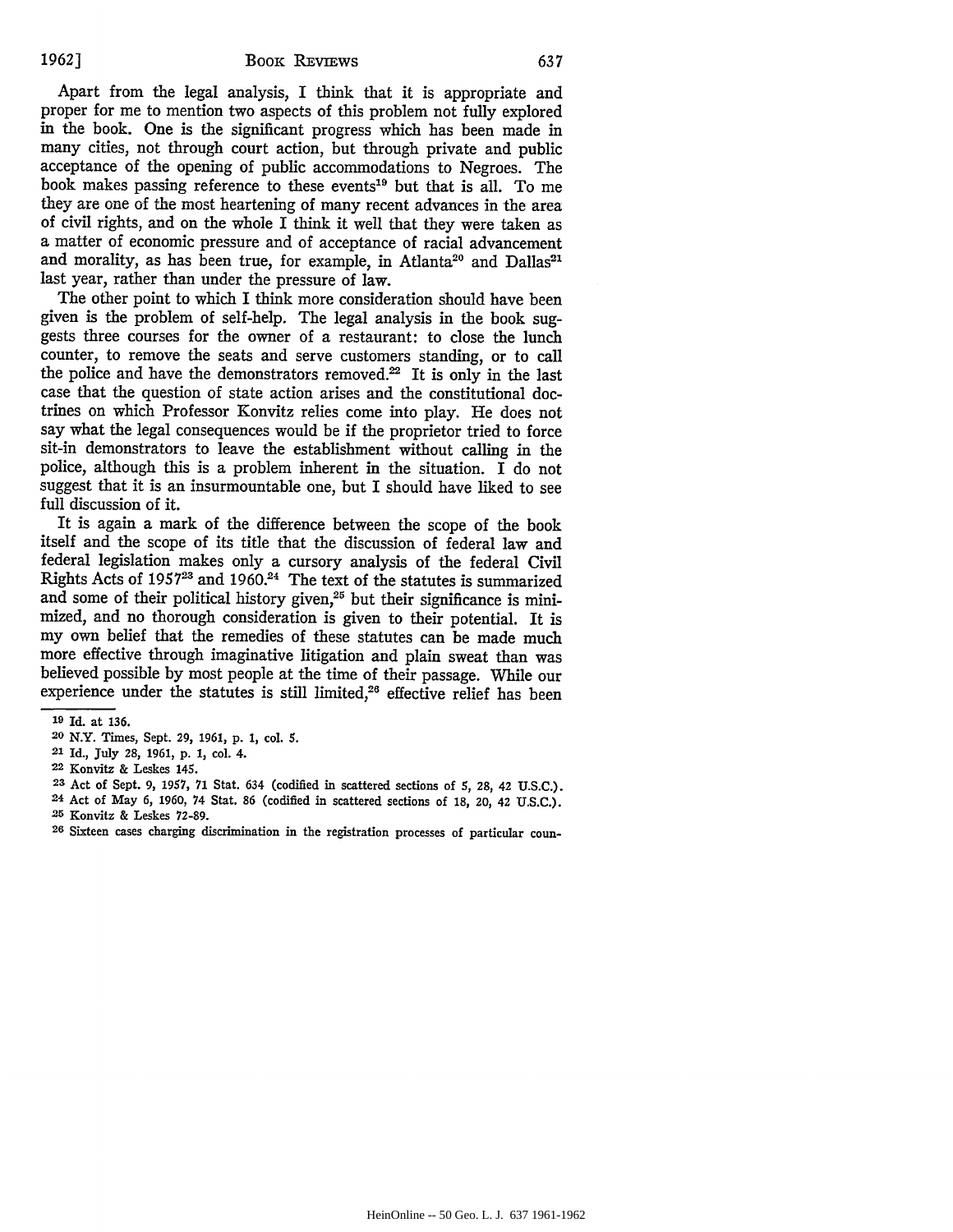obtained where litigation has been pressed and the court has made full exercise of its equitable powers.

This is illustrated in the litigation in Macon County, Alabama, the seat of Tuskegee Institute. While there had been previous private litigation in the county, among other things to defeat an attempt at gerrymandering,<sup>27</sup> injunctive relief was granted on March 17, 1961, in a suit by the Government to protect voting rights.<sup>28</sup> Only nine Negroes had been registered in the county between October 1958 and the date of the injunction; since then almost 1500 have been registered. In early fall the Justice Department filed an application for further relief, which was granted. As an alternative to court appointed federal voting referees under the 1960 act, two new registration officials were appointed by the Governor to serve as registrars in the county starting last October, and the new Board of Registrars speeded up its work. In contrast to an almost complete cessation in the processing of Negro applicants to vote during the preceding years, seventy-seven applications were processed on October 16, sixty-one on November 5, and one hundred and three on November 20. For the first time in the history of the county, Negroes will have substantial representation at the polls during the elections in 1962. For several months there were a substantial number of additional potential voters on a list waiting to be processed. The supplementary court order required that no applicant be deprived of his right to be registered without discrimination for more than five registration days; as a result, the entire waiting list was processed by the end of February.

In other ways the book's discussion of federal law does not appear to consider, or at least fully to consider, the potentials of the exercise of federal executive power. In one portion of the field of public accommodations where the law previously may have been satisfactory but its enforcement certainly was not, I think it quite startling that, except in a few spots which are now being eliminated, the entire rail and bus transportation system in the South has been desegregated since last May.<sup>29</sup> In the less dramatic but certainly crucial area of employment, the President's Committee on Equal Employment Opportunity has

**29** See Ops. Att'y Gen., May 29, 1961.

ties or parishes had been filed as of November **27,** 1961, twelve of them since April of the same year. In addition, two cases involving more specific charges of discrimination and five cases charging voter intimidation had also been placed in court, making a total of twenty-three cases under the 1957 and 1960 acts, not counting record demands.

**<sup>27</sup>** Gomillion v. Lightfoot, 364 U.S. 339 (1960).

**<sup>28</sup>** United States v. Alabama, **192** F. Supp. **677** (1961).